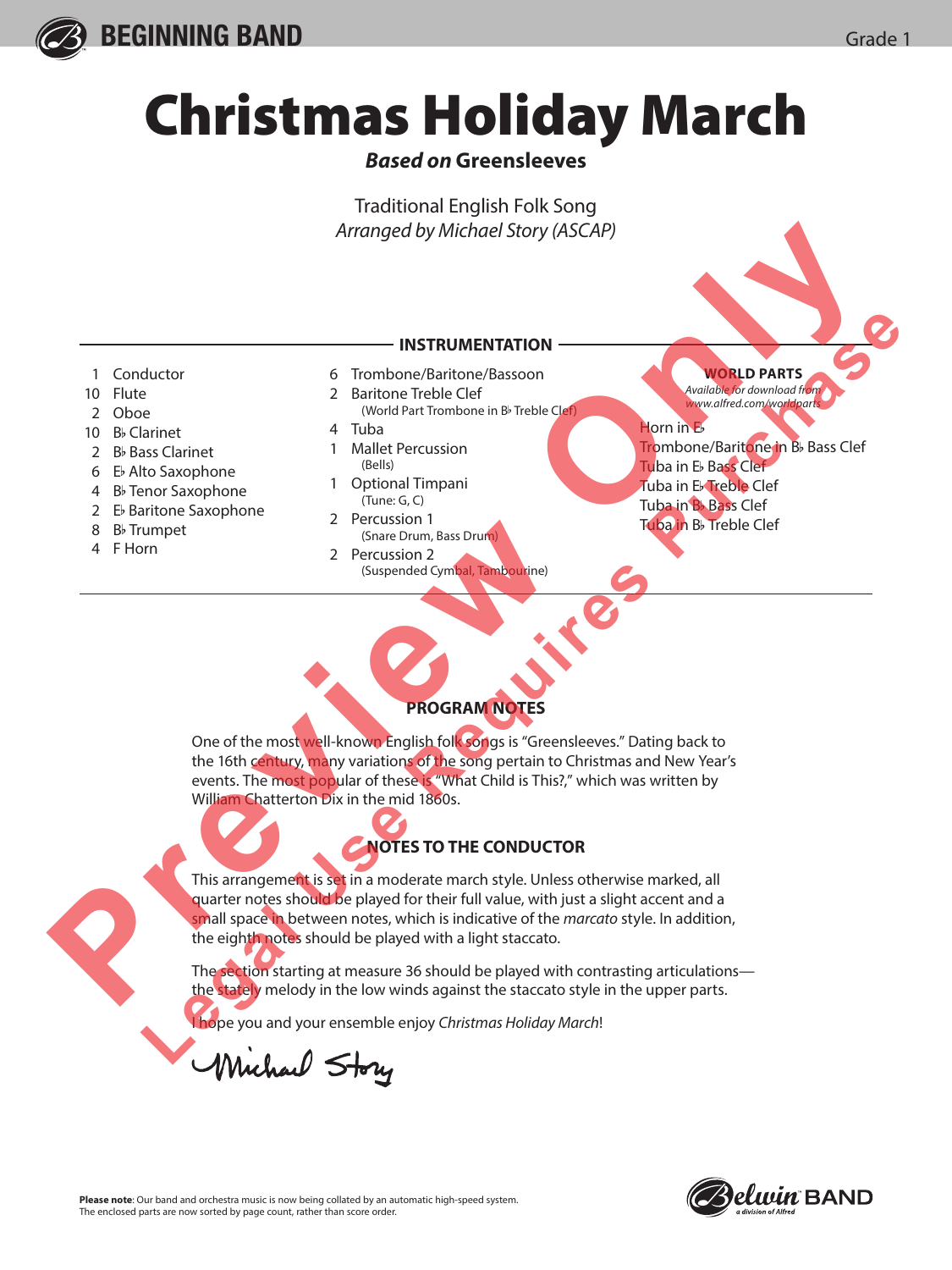# **Christmas Holiday March**

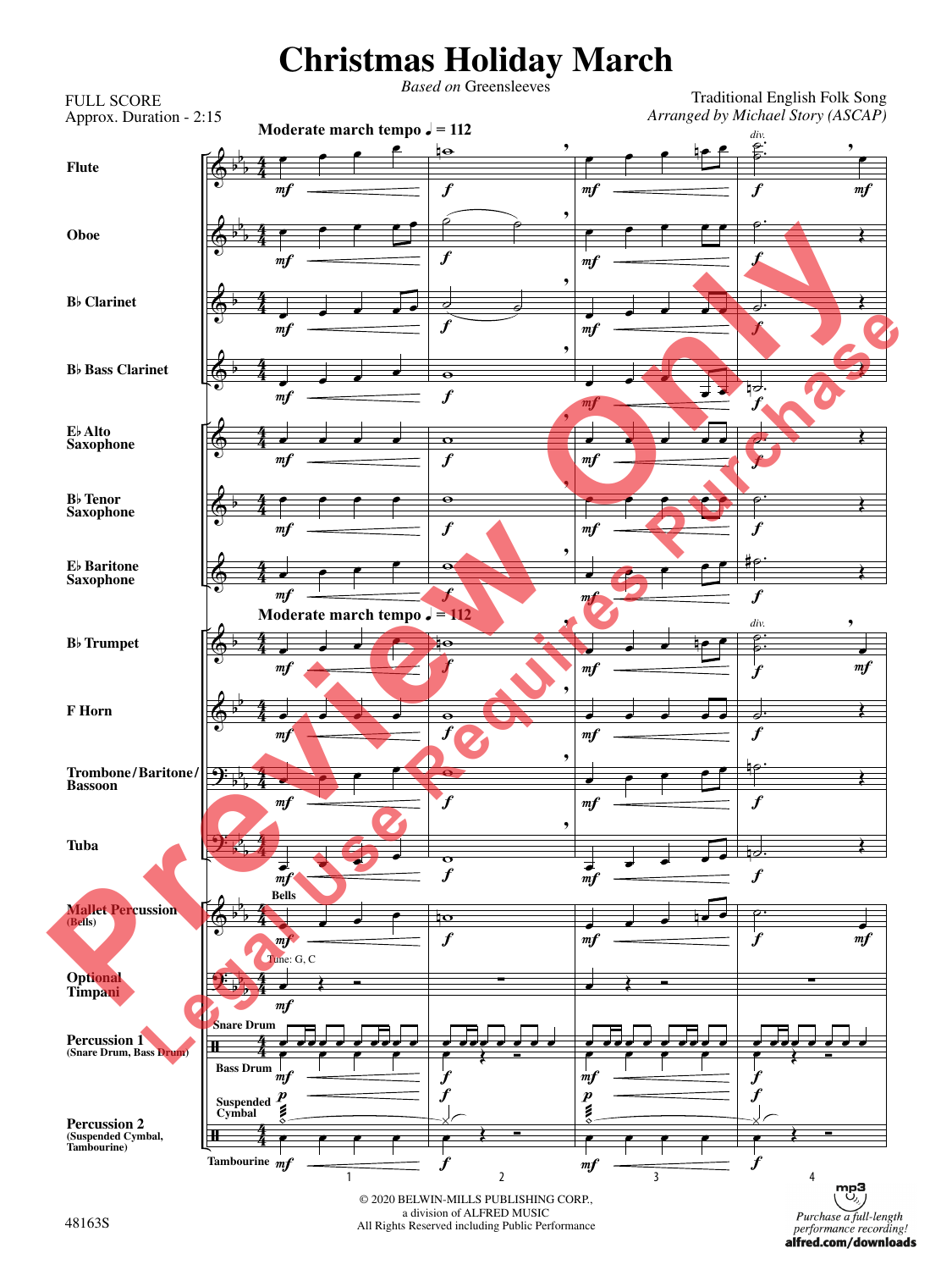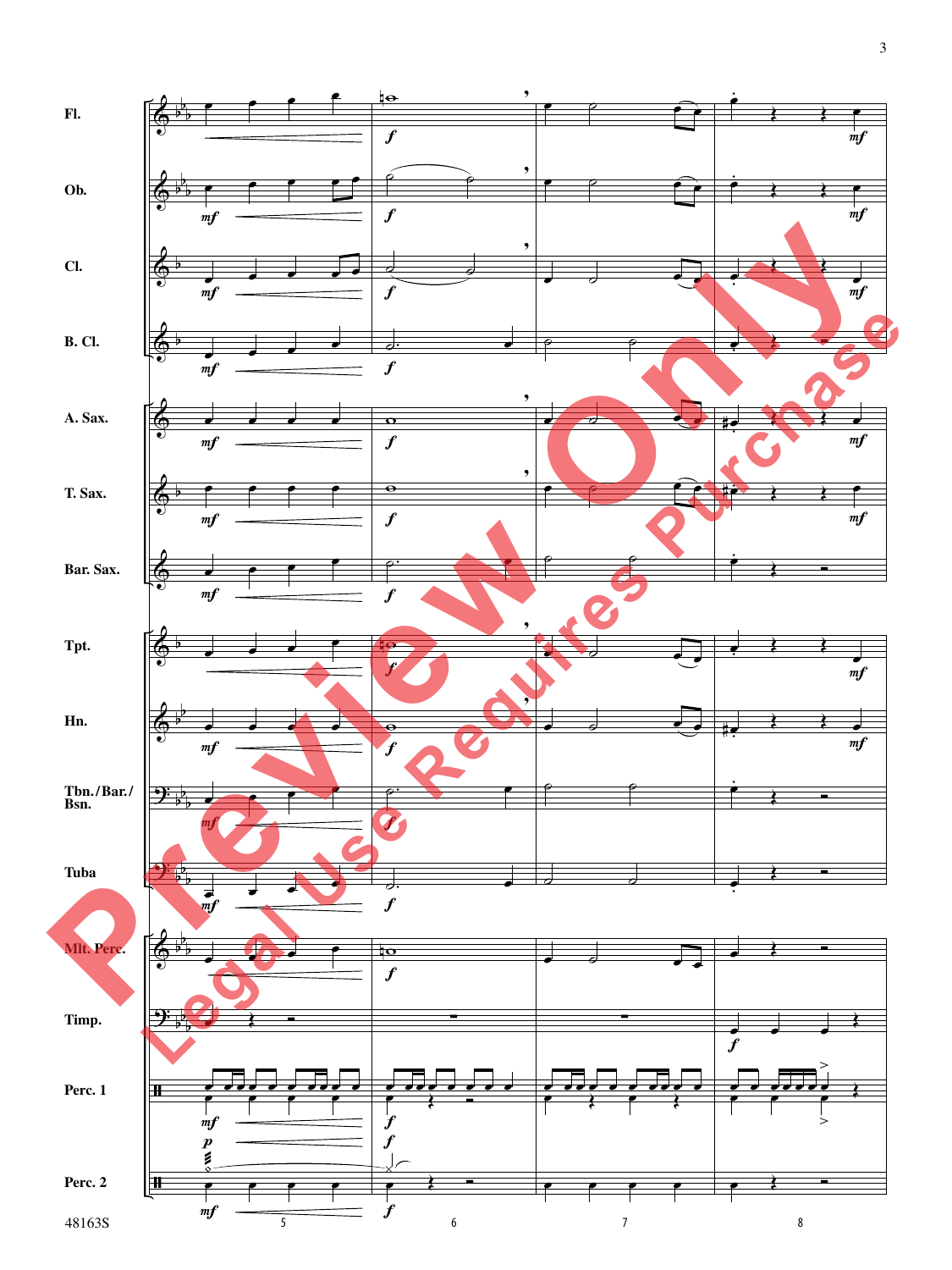

 $10$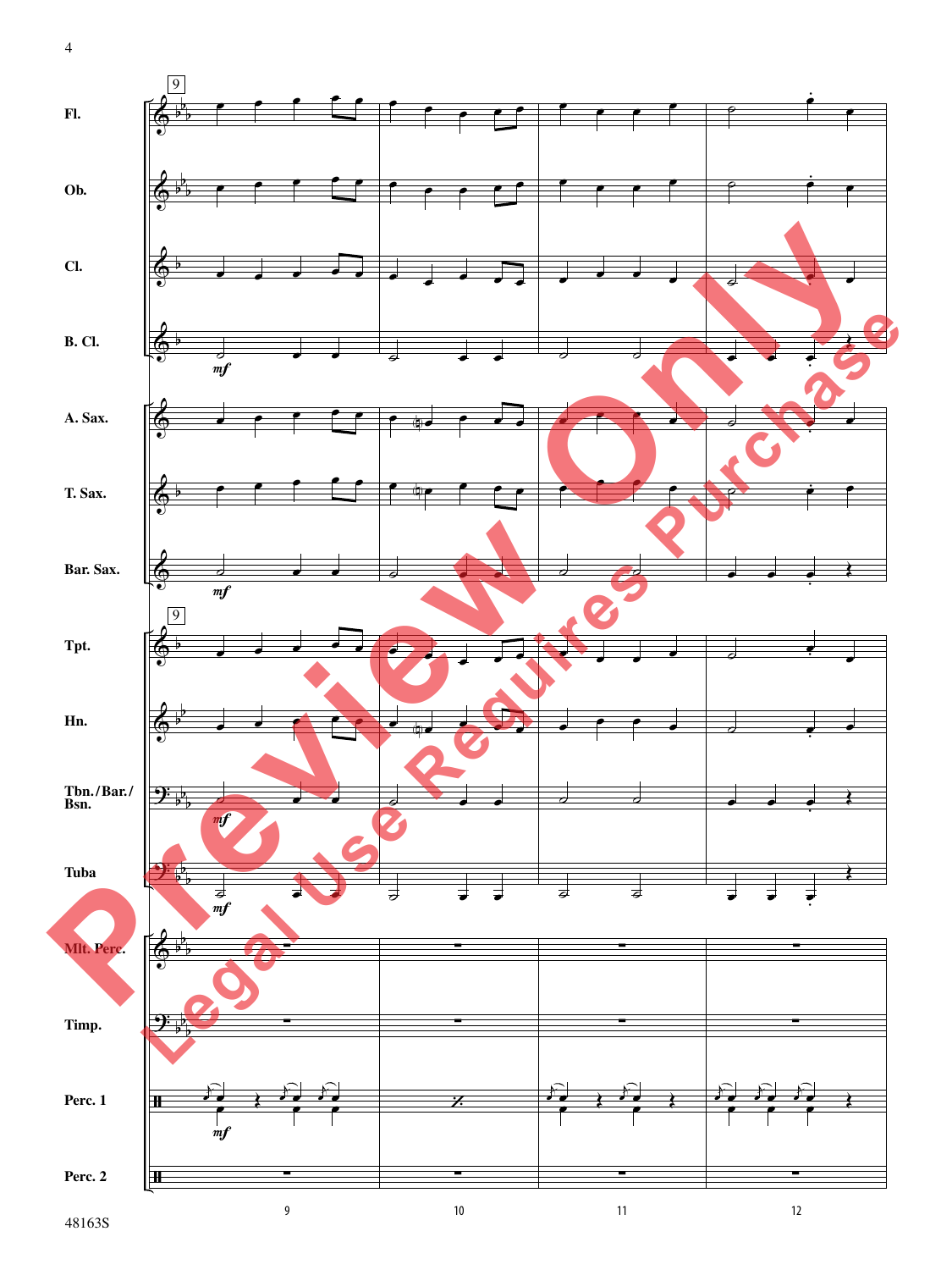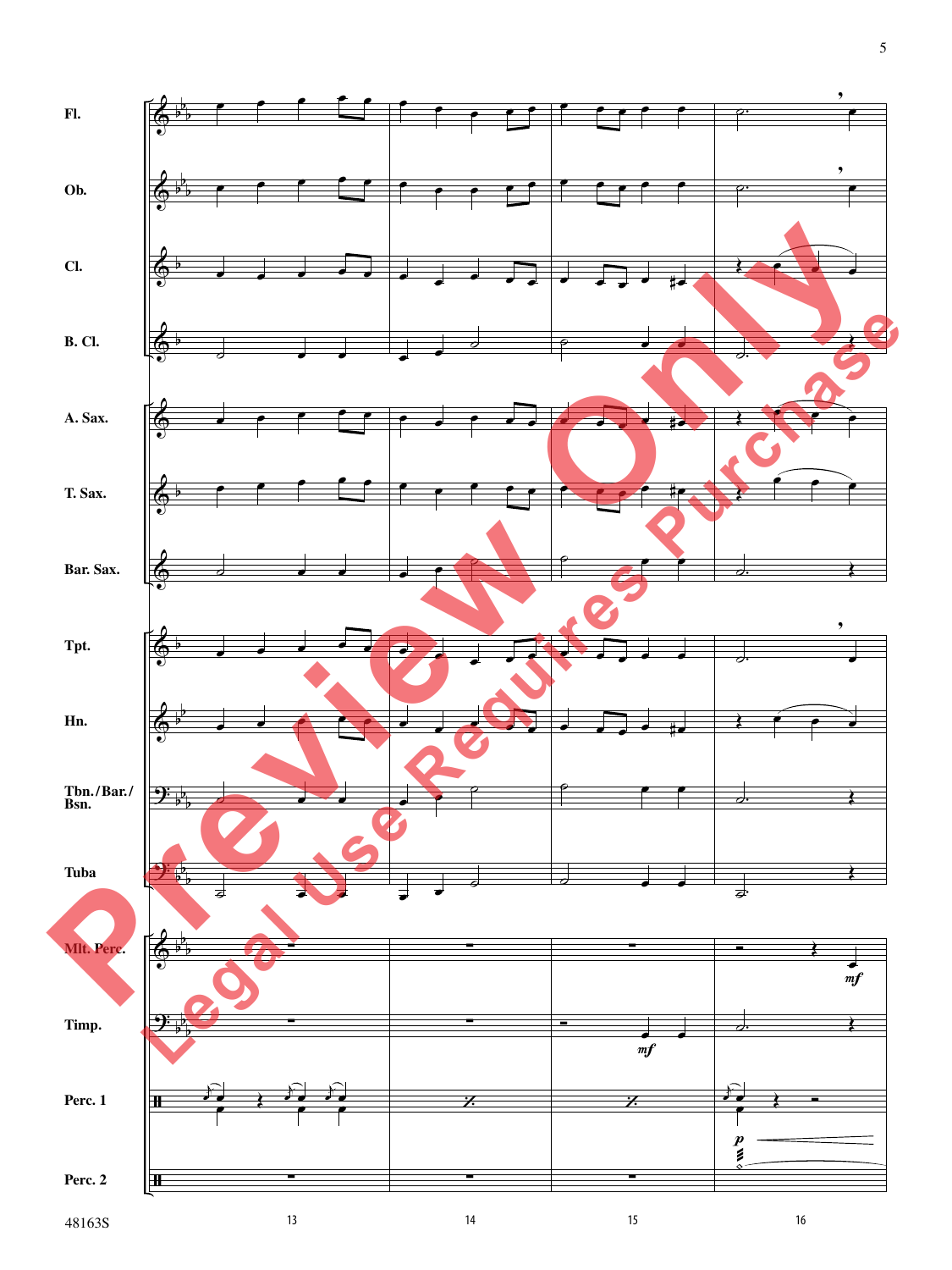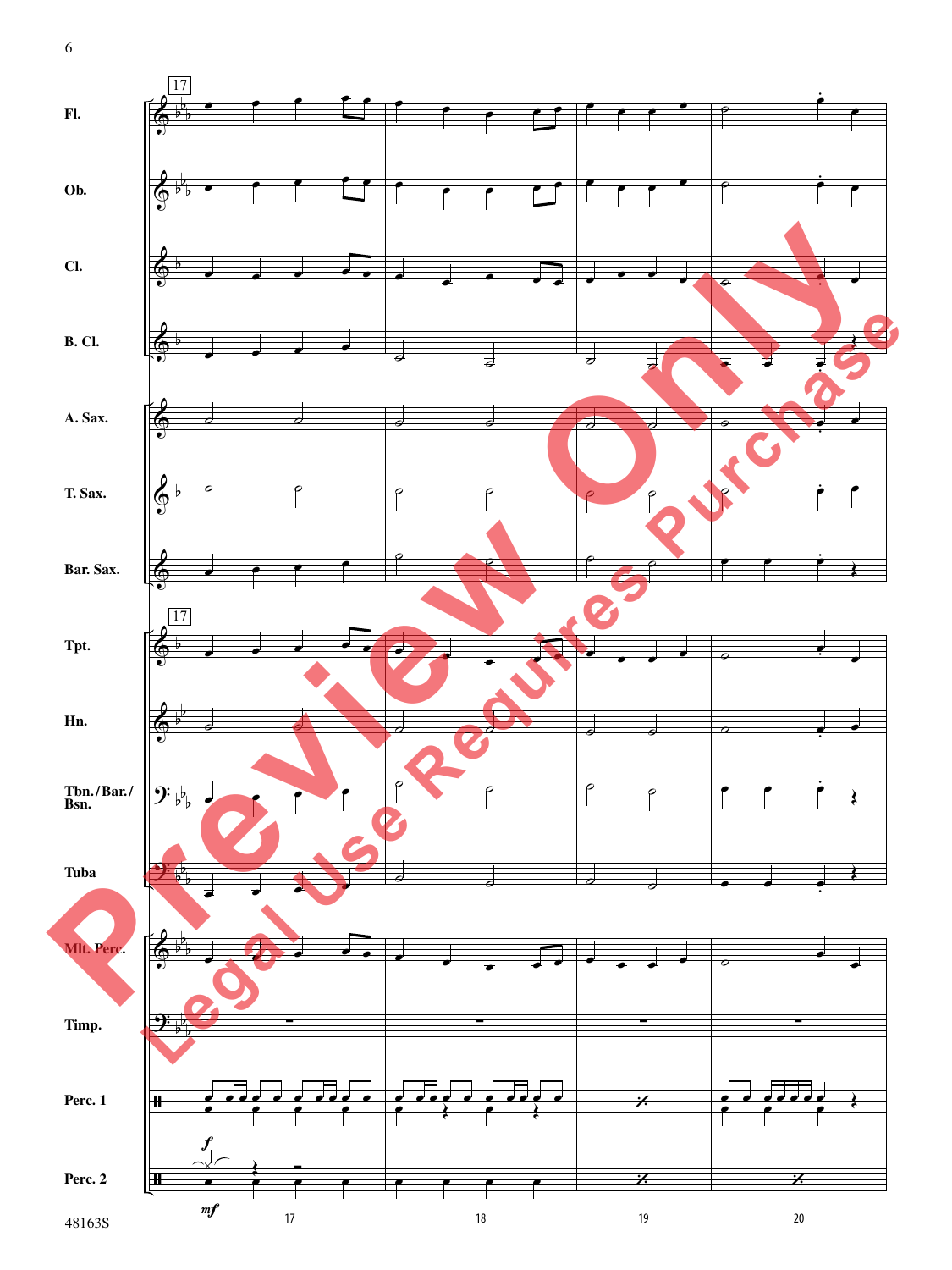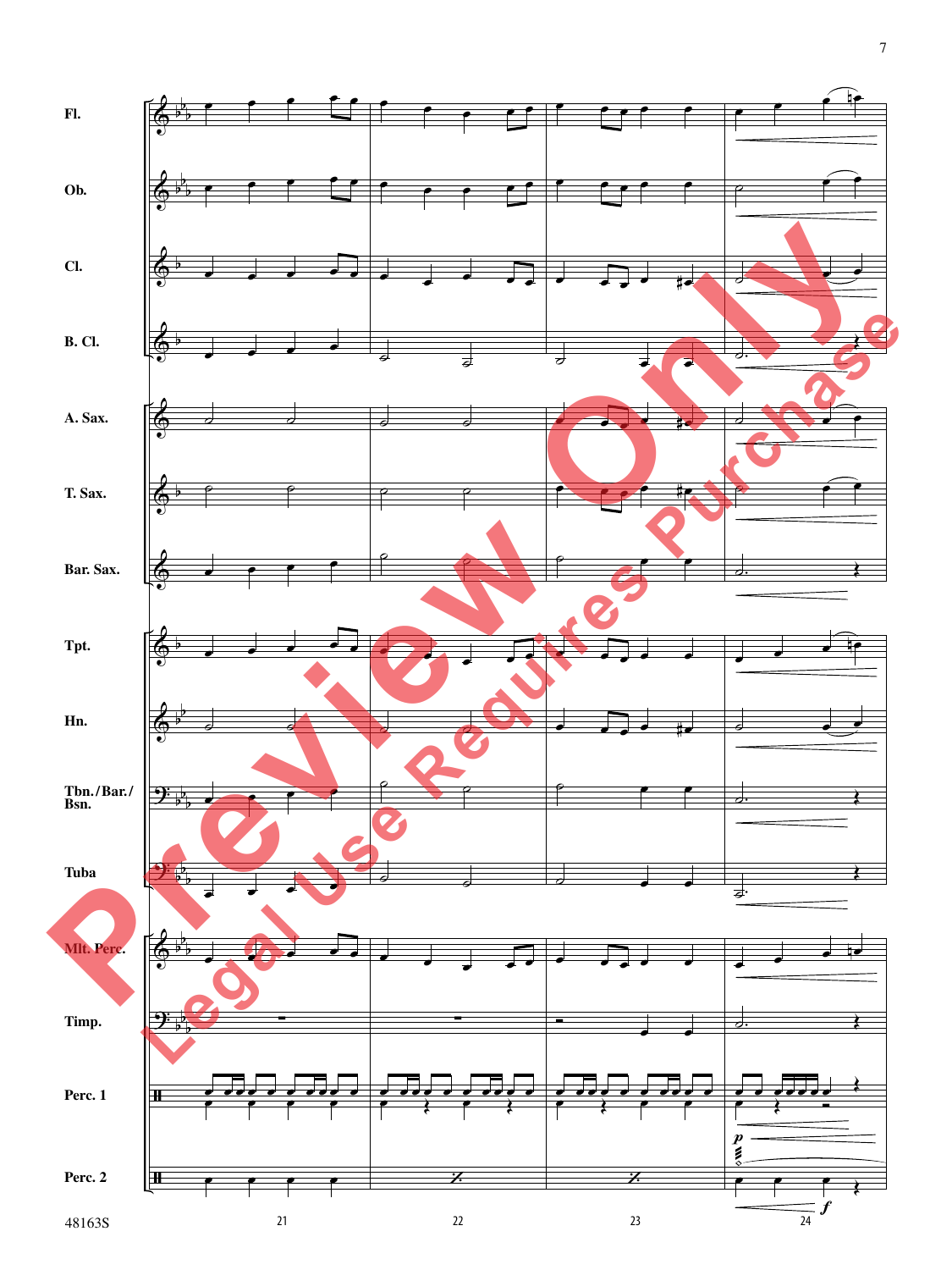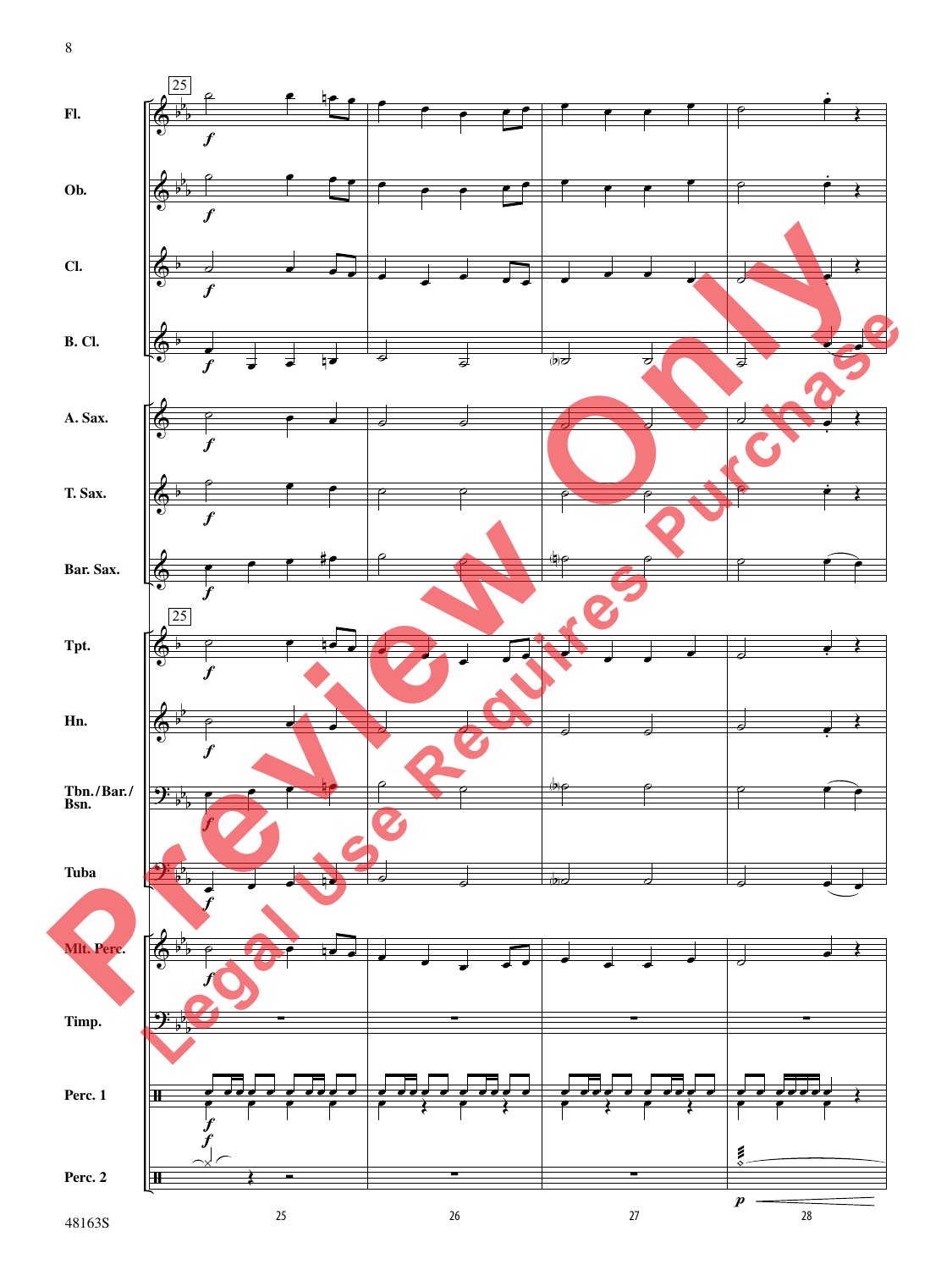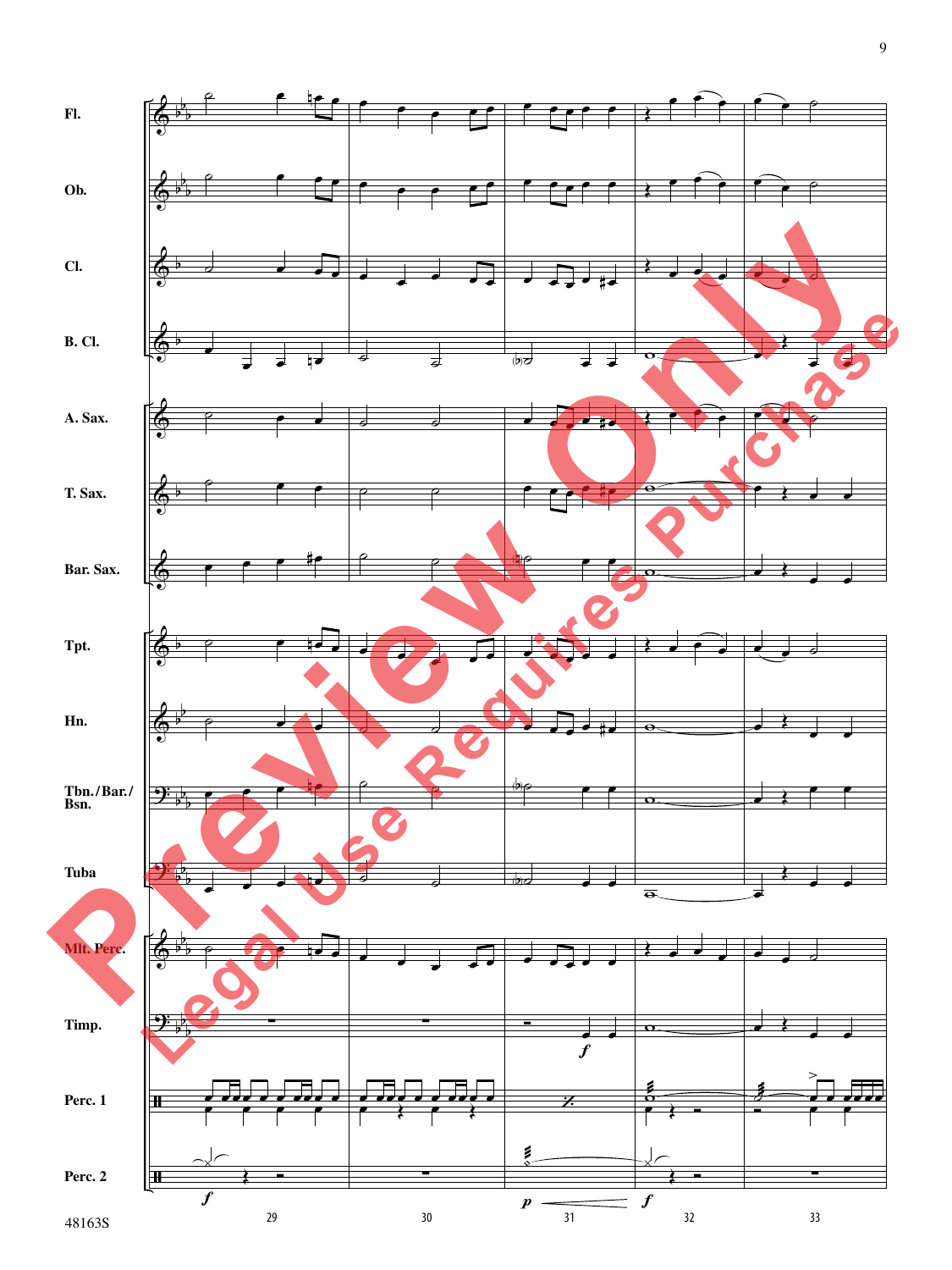

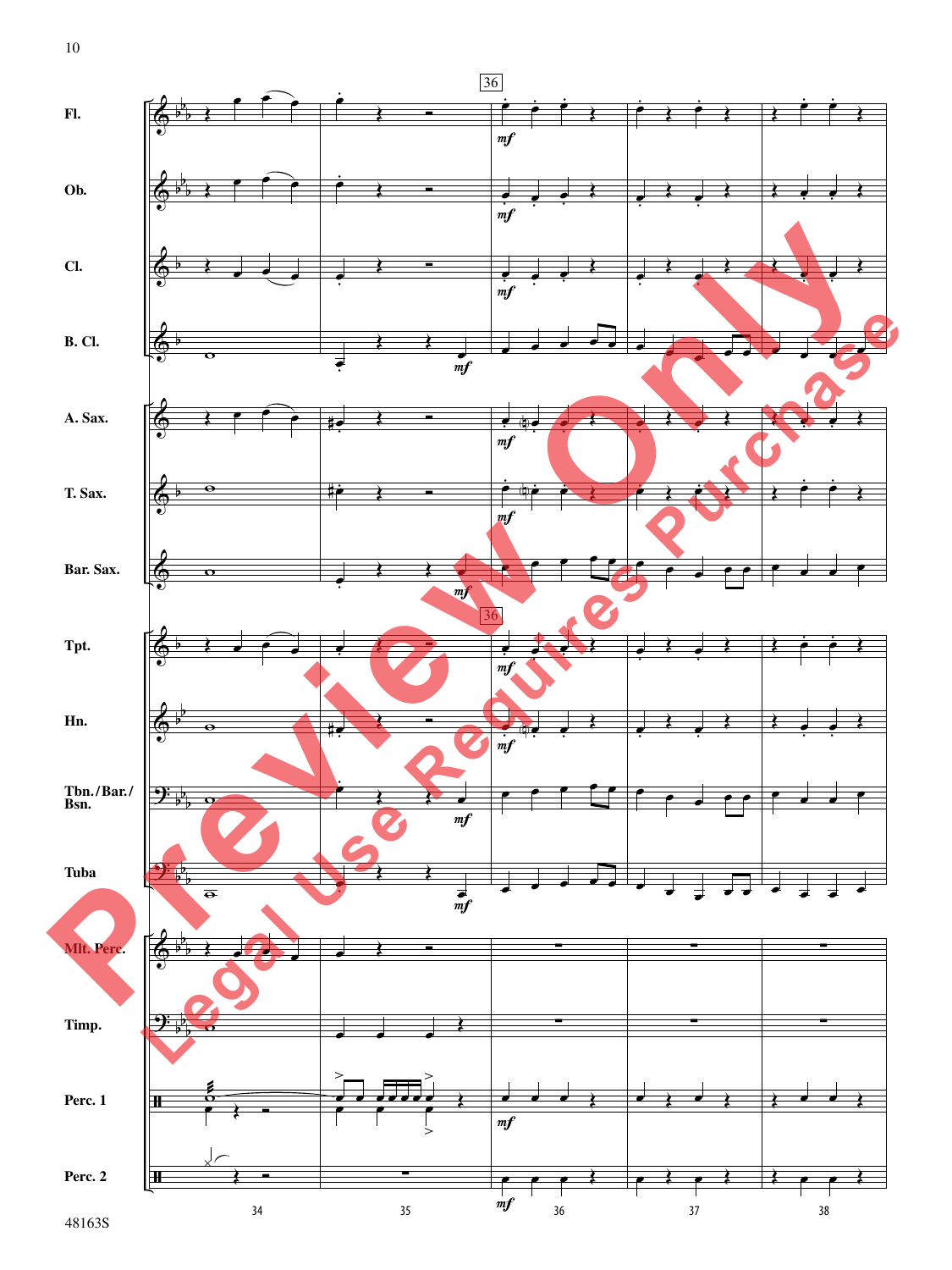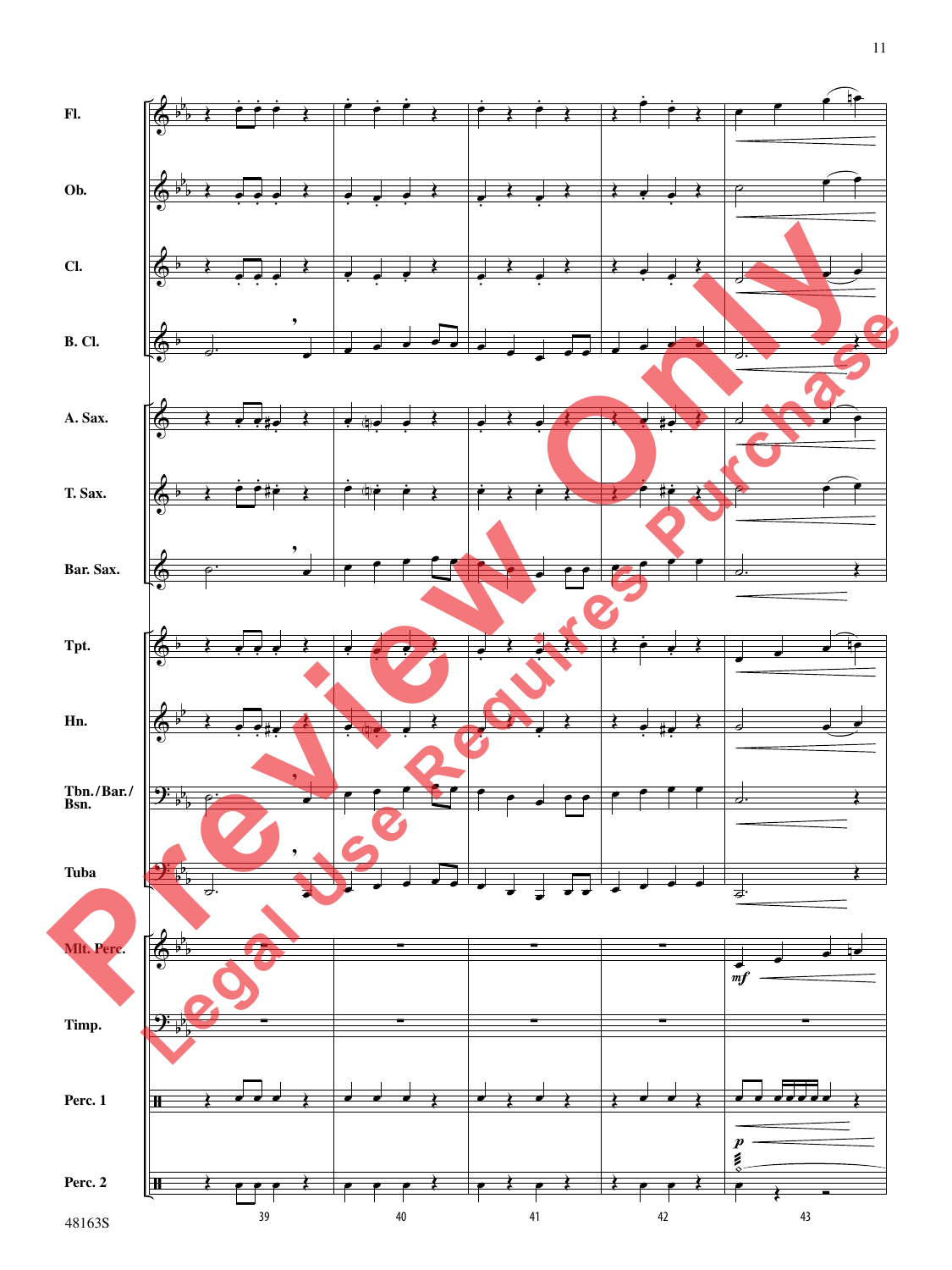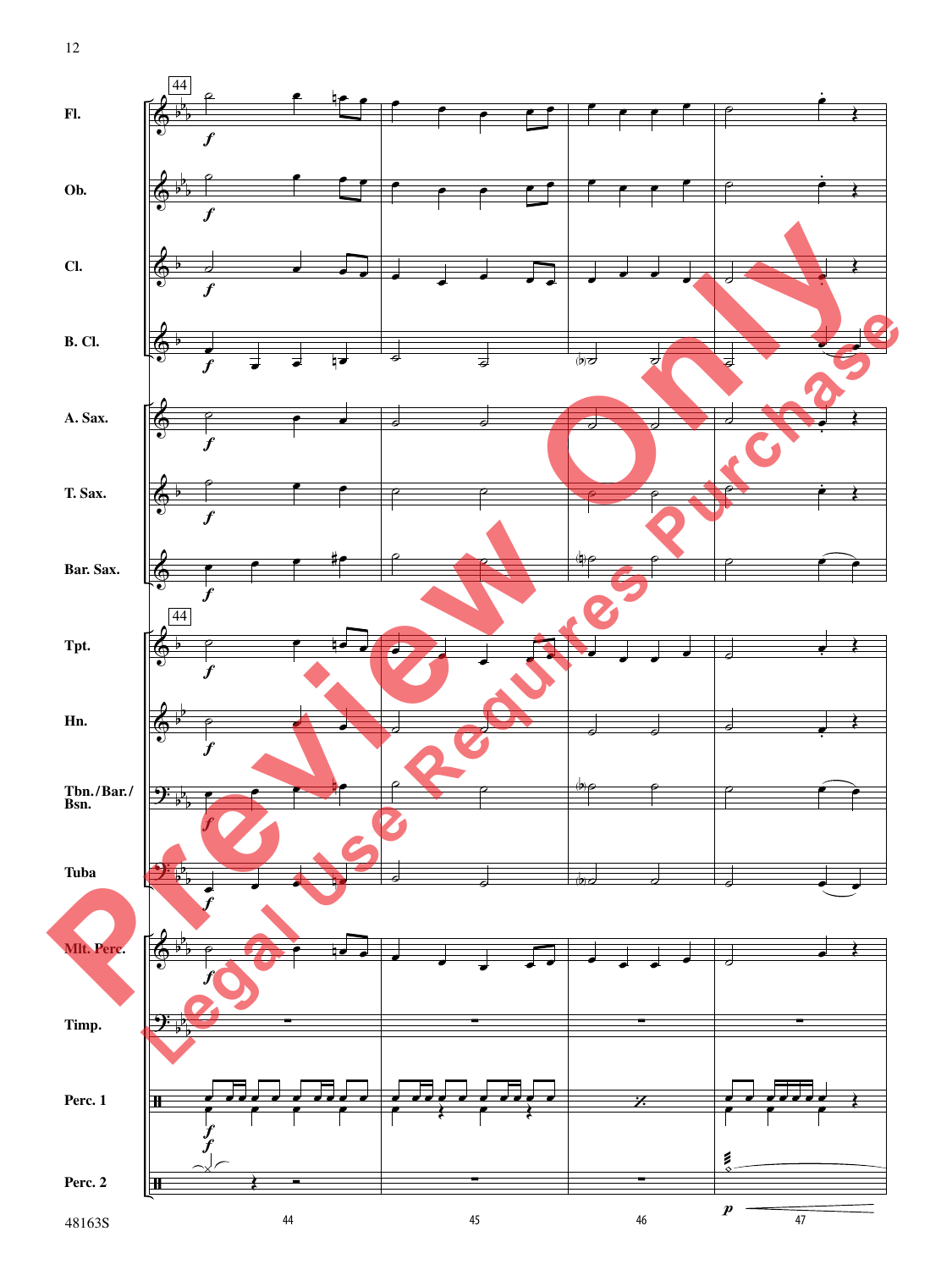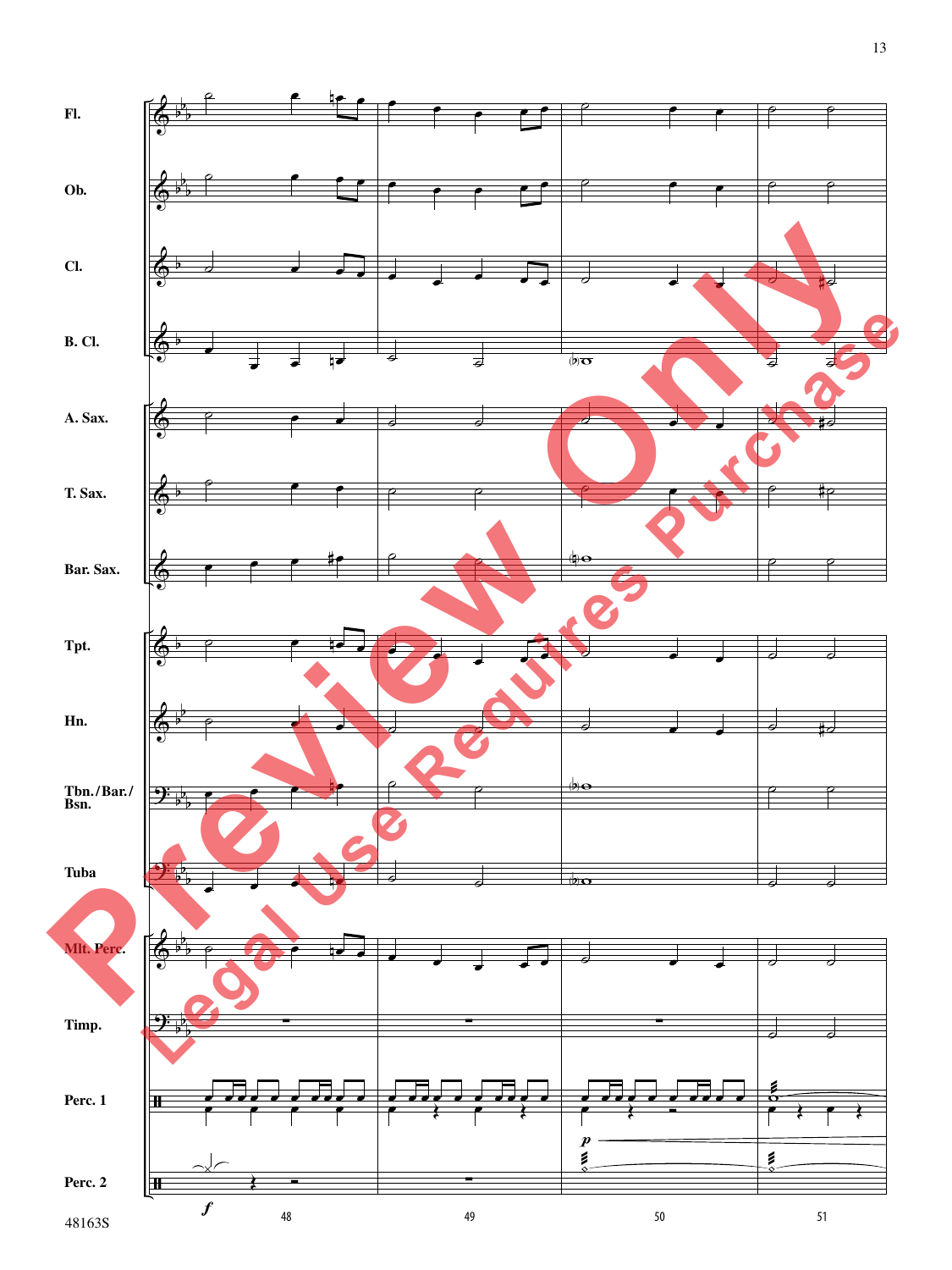

48163S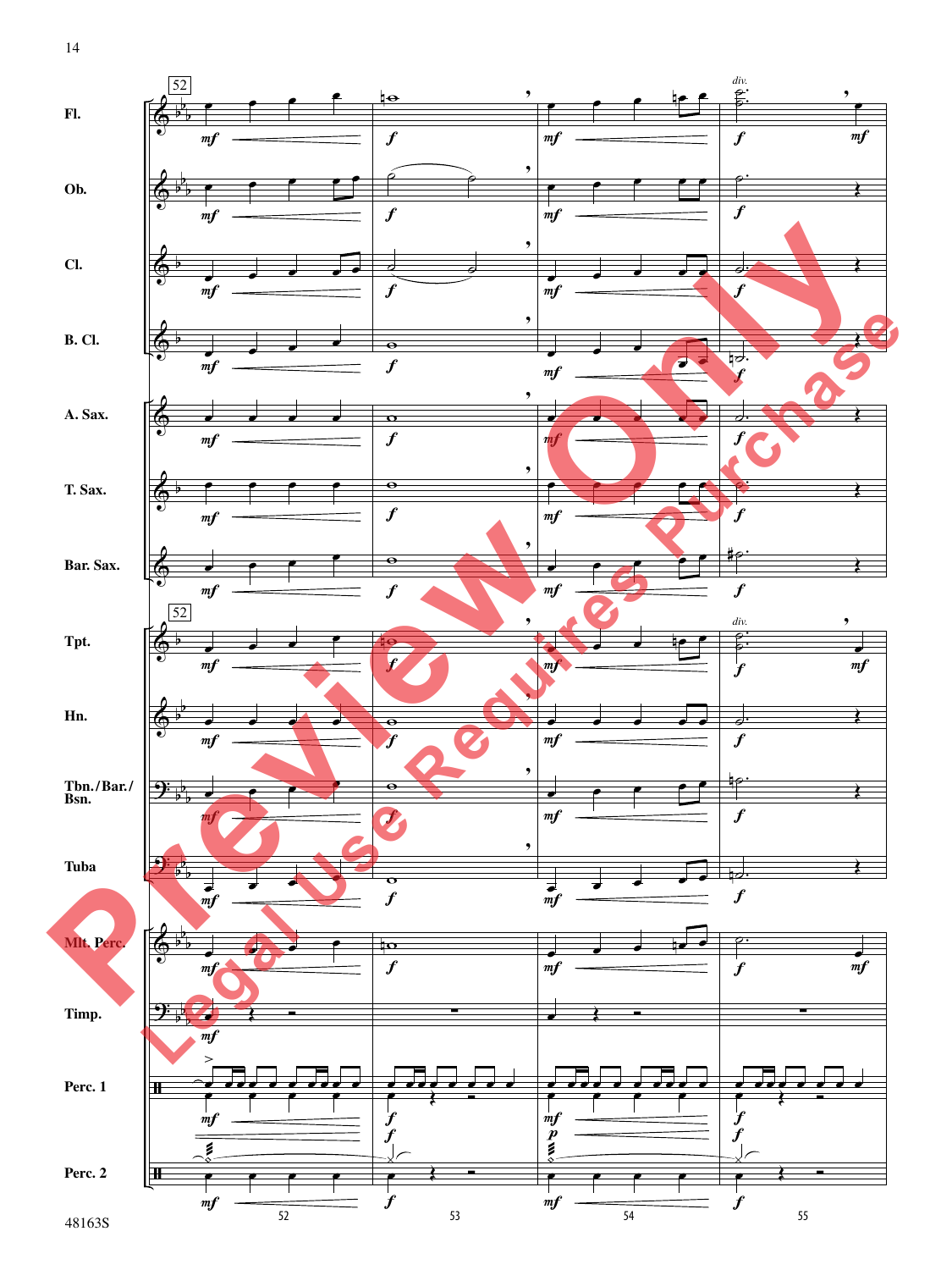